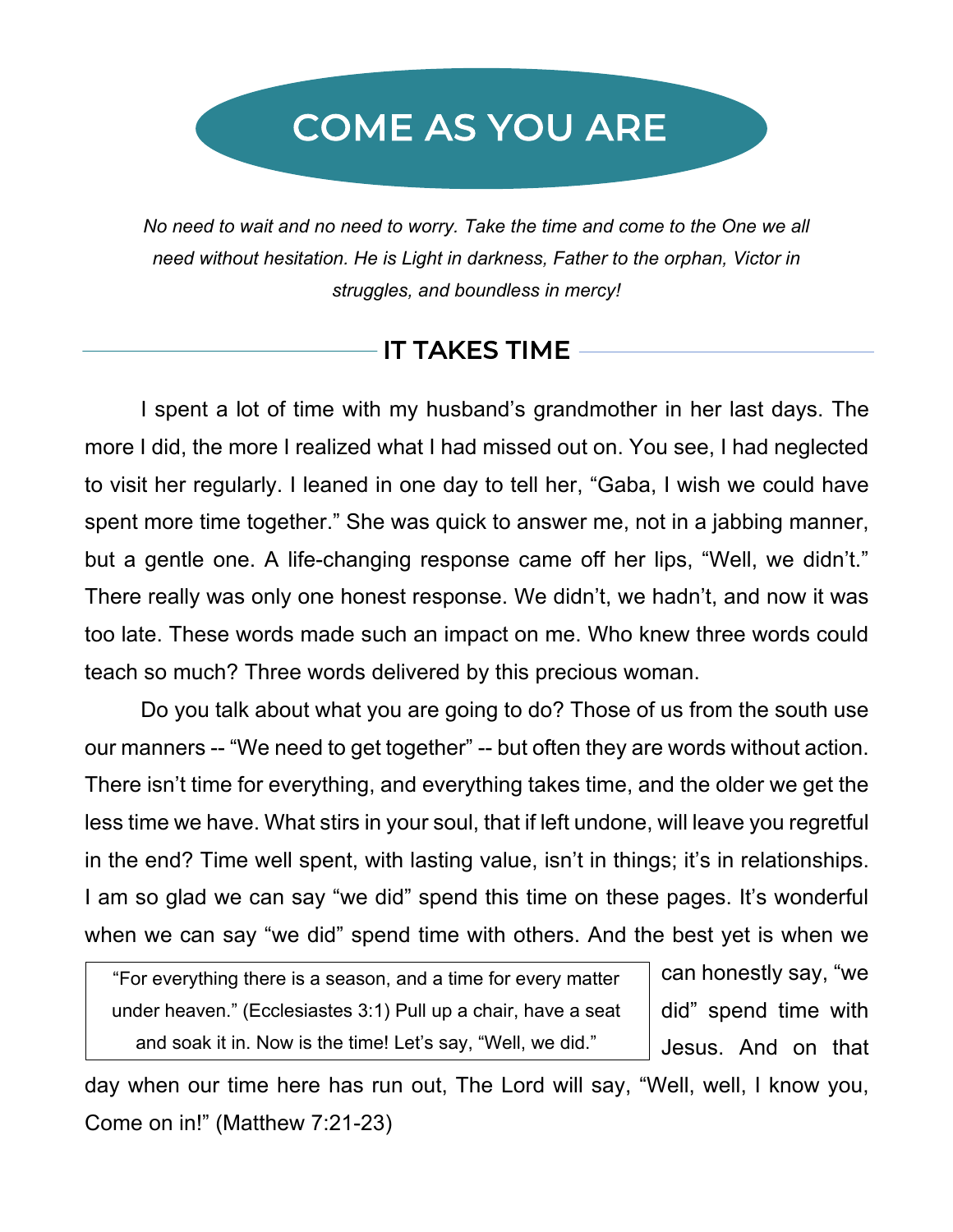## THERE'S NO NEED TO WAIT

It was a usual play date. The kids recklessly ran about in the backyard and climbed the branches of the magnolia tree out front. A neighborhood friend was over. The  $\parallel$  Jesus' big heart is ready to  $\parallel$  kids all hurried in for a little break, to refuel with a  $\vert$  receive you wherever you are.  $\vert$  snack. I listened as their sweet young voices filled the room. They melted my heart as they struck up this conversation. Very matter of fact, a little boy spoke out to my son, "When I grow up, I'm going to be a Christian!" My son instantly replied, "You don't have to wait. You can be one right now!" Let that settle into your heart. "Right now?" you might say. Yes, right now. There really is no need to wait. Jesus' big heart is ready to receive you wherever you are.

#### NO NAME TAG NEEDED

It was the exchange of peace during our church service. We always sat near the same people, in our unspoken assigned seats. I reached my hand out to a very familiar face I'd met before and had seen weekly. He reached for mine, too, but with his other hand he quickly covered his nametag and put me to the test. "What's my name?" My heart hit my toes. My friendly smile and kind gestures lost their impact as I searched for his name and blurted out the wrong one. I wanted to sink into my seat. My face was hot and I was red with embarrassment. He had really hoped I'd remember. It taught me to be ever more aware.

Hearing our name is sweet to our ears. We all want to be known. I'm working

"He knows the number state that the transient of hairs on our

on remembering names,  $\, \mid \,$  "Do not be afraid, I have ransomed  $\, \mid \,$  but the Lord knows  $\,$ us by name already.  $\vert$  you. I have called you by name; you  $\vert$  And what's more? are mine." (Isaiah 43:1)

heads." (Luke 12:7) Go ahead, cover up your nametag. We are known fully by Him and never forgotten.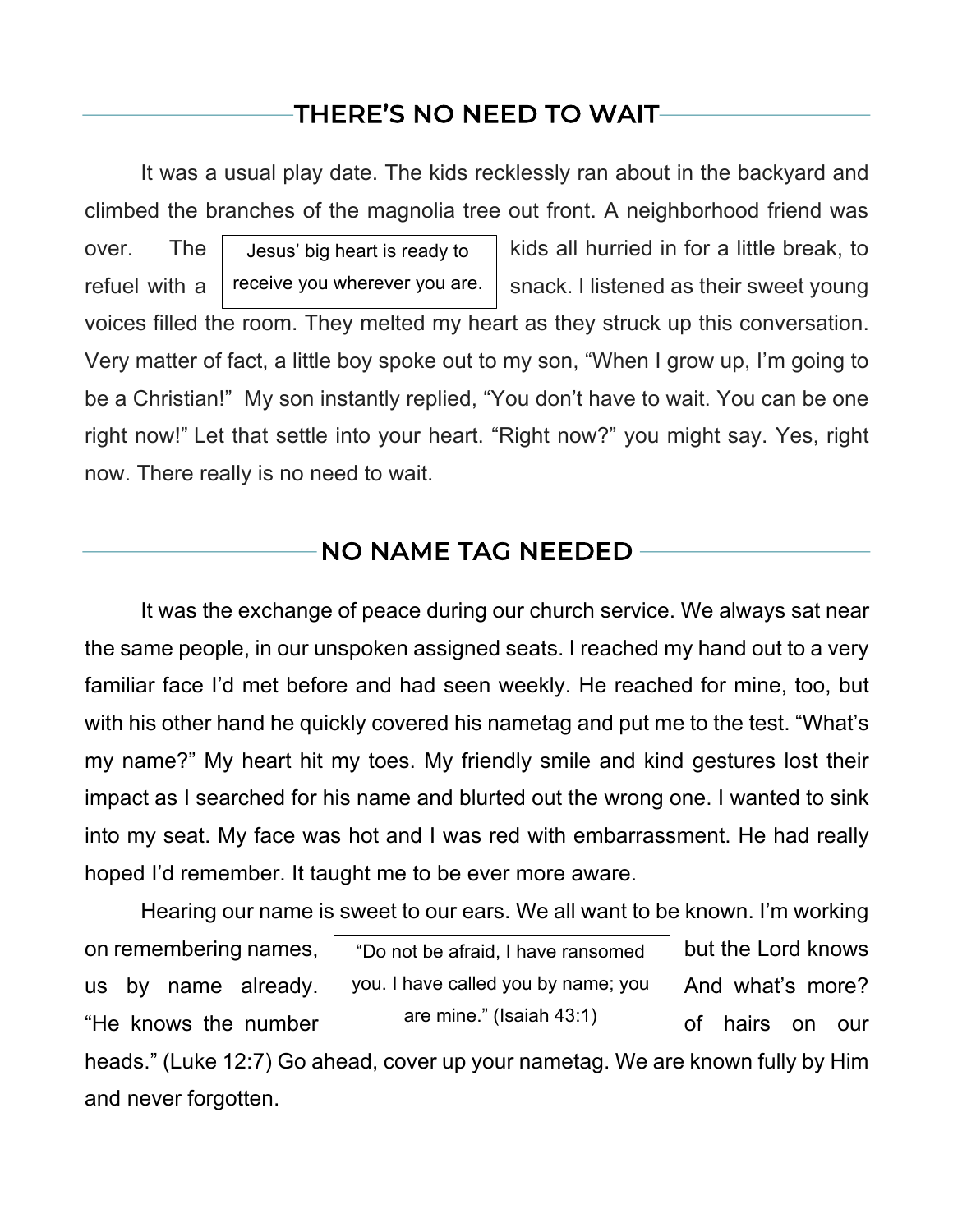## NO NEED TO WORRY

Don't worry if you doubt. Jesus didn't rebuke "doubting Thomas" and He won't rebuke you, either. Have you heard about Thomas? He was Jesus' disciple, one of His friends. He earned his nickname due to doubt. He insisted on seeing Jesus after He rose from the dead; only then would he believe. Jesus met him in his doubt and lovingly extended confirmation to him. He desires to do the same for you and me. He asked him and us, "Why are you troubled, why do doubts rise in you? Look at my hands and my feet. It is I myself! Touch me and see." (Luke 24:38- 39)

Did you know His scars were still there after He rose from the grave? Do you think He wears them as a visual reminder to confirm that His scars cover all of ours? To remove that doubt too? Are you still not sure? Touch my scars then. I've seen Him in my questions and struggles, my answers and my rescue. He's touched my scars and removed my doubt.

Maybe today is the first time you've set out to find answers. First days are good days. He promises, "Since the first day you set your mind to gain understanding and to humble yourself before God, your words were heard, and I have come in response to them." (Daniel 10:12)

#### EVERYBODY

The scrap of paper fell from a little book I found buried deep in a cabinet. I had written it down many years ago, so I'd be sure to never forget the moment.

Our daughter was probably four at  $\vert$  God, we  $\vert$  the time, but wise beyond her years when she prayed these  $\frac{1}{2}$   $\frac{1}{2}$  words: "God, we need you. Amen." Immediately, looking up with  $\begin{vmatrix} d & d \end{vmatrix}$  heartfelt eyes, she said, "Mommy, does everybody need | God?" Out of the mouths of



babes! "Everybody. Yes, everybody," I told her. Oh, may we never forget this.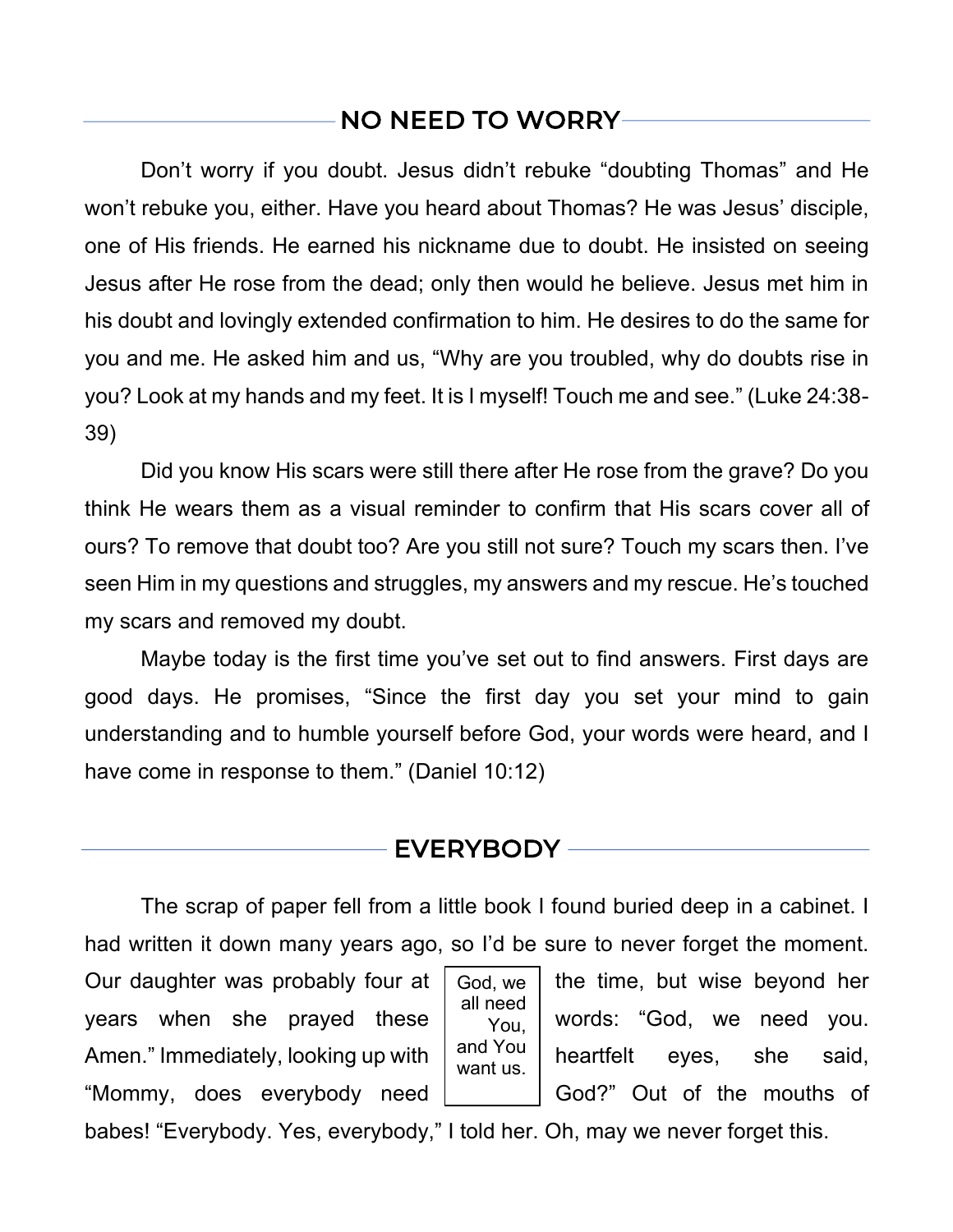## WAY BACK & WAY

I found my little journal tucked in the top drawer of our guest room dresser. It's from way back in high school. I say way back because I am getting way old. Opening to the first page, I read this entry:

"The Love We All Need."

*A love that's never ending, One that asks nothing of you,*

*A forgiving love at all times.*

"More than once I have heard God say that power belongs to Him and that His love is constant." (Psalm 62:11)

*It doesn't give up on you and waits with open arms.*

*A love that accepts you for who you are,*

*One that plants the seed in your growth.*

*Growing in this love brings you life and makes you new.*

*It's a love that's honest and sincere.*

*A love that makes your heart sing,*

*One which creates a strong bond of security locked within your heart.*

*It's the love of God the Father in Christ Jesus!*

Every part of Jesus I was beginning to understand way back then are the very pieces of Himself that He has proven over and over to be way true! This security I wrote about, I've since discovered, is the only real kind. Read it again. He loves us WAY MUCH! HE is the love we all need.